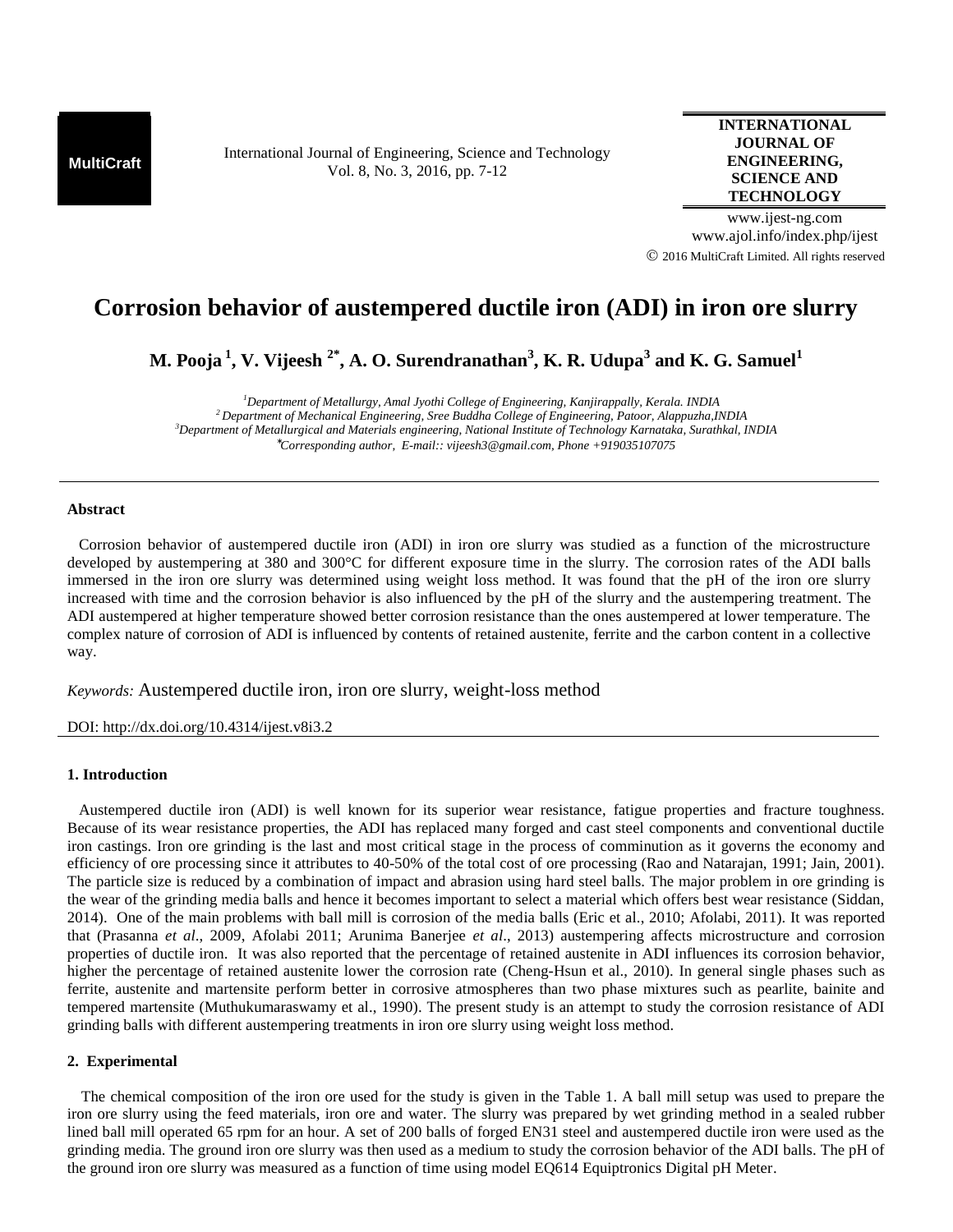| <b>Element</b>     | Fe <sub>2</sub> O <sub>3</sub> | SiO <sub>2</sub> | Alumina | <b>Phosphorus</b> | <b>Sulphur</b> |
|--------------------|--------------------------------|------------------|---------|-------------------|----------------|
| <b>Composition</b> | 94.87                          | .                | 1.0     | 0.07              | 0.0007         |

**Table 1** Chemical composition of iron ore

 The chemical composition of the ductile iron balls (dia. 25mm) is given in the Table 2. Ductile iron balls were coated with the Cu by dipping the balls into CuCl<sub>2</sub> solution to prevent it from surface oxidation during the heat treatment. Ductile iron balls were austenitised at 900 C for 60 minutes using a muffle silicon carbide electrical resistance furnace and quickly transferred to a molten salt bath consisting of a mixture of sodium nitrate and potassium nitrate for bainitic transformation. Then the samples were austempered at 380 and 300 C for time durations of 30, 60 and 90 minutes. The austempered samples were air cooled to room temperature.

**Table 2** Chemical composition (wt%) of grinding balls

| <b>Material</b>     | $\overline{\phantom{a}}$ | Si                 | Mn  | ∼<br>. .<br>$\mathbf{u}$ | Mo                            | $\sim$<br>◡ |      | Mg   |
|---------------------|--------------------------|--------------------|-----|--------------------------|-------------------------------|-------------|------|------|
| <b>Ductile Iron</b> | 3.0                      | ס ו<br>$\angle$ .0 | v.4 | -----                    | $\overline{ }$<br>$v \cdot v$ | 0.01        | 0.01 | 0.04 |

The corrosion behaviors of the ADI samples were determined by the conventional weight loss method using grounded iron ore slurry as the corrosion medium. For weight loss method analysis, the ADI ball samples were immersed in the grounded iron ore slurry for different time periods. The corrosion rate, *CR*, is calculated using the equation,

$$
CR = k \frac{W}{DxAxT} \tag{1}
$$

where, *W* is the weight loss in the sample, *D* is the density of the sample, *A* is the area of the sample, *T* is the exposure time and *k* is a constant which depends on the units of the parameters used. Values of *k* for different units used in the formula are given in Table 3.

| Corrosion rate unit | Units used                                      | k Value |
|---------------------|-------------------------------------------------|---------|
| mpy                 | W (mg), $D(g/cc)$ , $A(cm^2)$ , $T(h)$          | 3450    |
| mpy                 | W (mg), D (g/cc), A (in <sup>2</sup> ), T (h)   | 535     |
| mpy                 | W (g), D (g/cc), A (in <sup>2</sup> ), T (days) | 22,300  |
| mpy                 | $W(g)$ , $D(g/cc)$ , $A(cm2)$ , T (days)        | 14370   |
| mm/year             | $W(g)$ , D(g/cc), A(in <sup>2</sup> ), T (days) | 566     |
| mm/year             | $W(g)$ , D(g/cc), A(cm <sup>2</sup> ), T (days) | 3650    |
| mm/year             | W (mg), D (g/cc), A (in <sup>2</sup> ), T (h)   | 1.36    |
| mm/year             | W (mg), $D(g/cc)$ , $A(cm^2)$ , $T(h)$          | 87.6    |

**Table 3** *k* values in equation (1) for different units used

*mpy = milli-inches per year or mils per year*

 Metallographic examinations were carried out on the polished specimen after etching with 3% natal solution, under the scanning electron microscope (JEOL). Quantitative information on the volume fraction of retained austenite, ferrite and the carbon content of austenite was obtained through X-ray diffraction on JEOL JDX 8P diffractometer using CuK radiation [Cullity 1978].

### **3. Results and Discussion**

 In the case of ductile iron, the high carbon content causes the presence of spheroidal graphite nodules embedded in the iron matrix. Ductile iron balls were first austenitised to dissolve carbon, then quenched rapidly to the austempering temperature to avoid the formation of deleterious pearlite or martensite. When the iron balls are held at the austempering temperature nucleation and growth of acicular ferrite occurs, accompanied by rejection of carbon into the austenite. The resulting microstructure, known as "Ausferrite", consists of a mix of acicular ferrite and high carbon Austenite.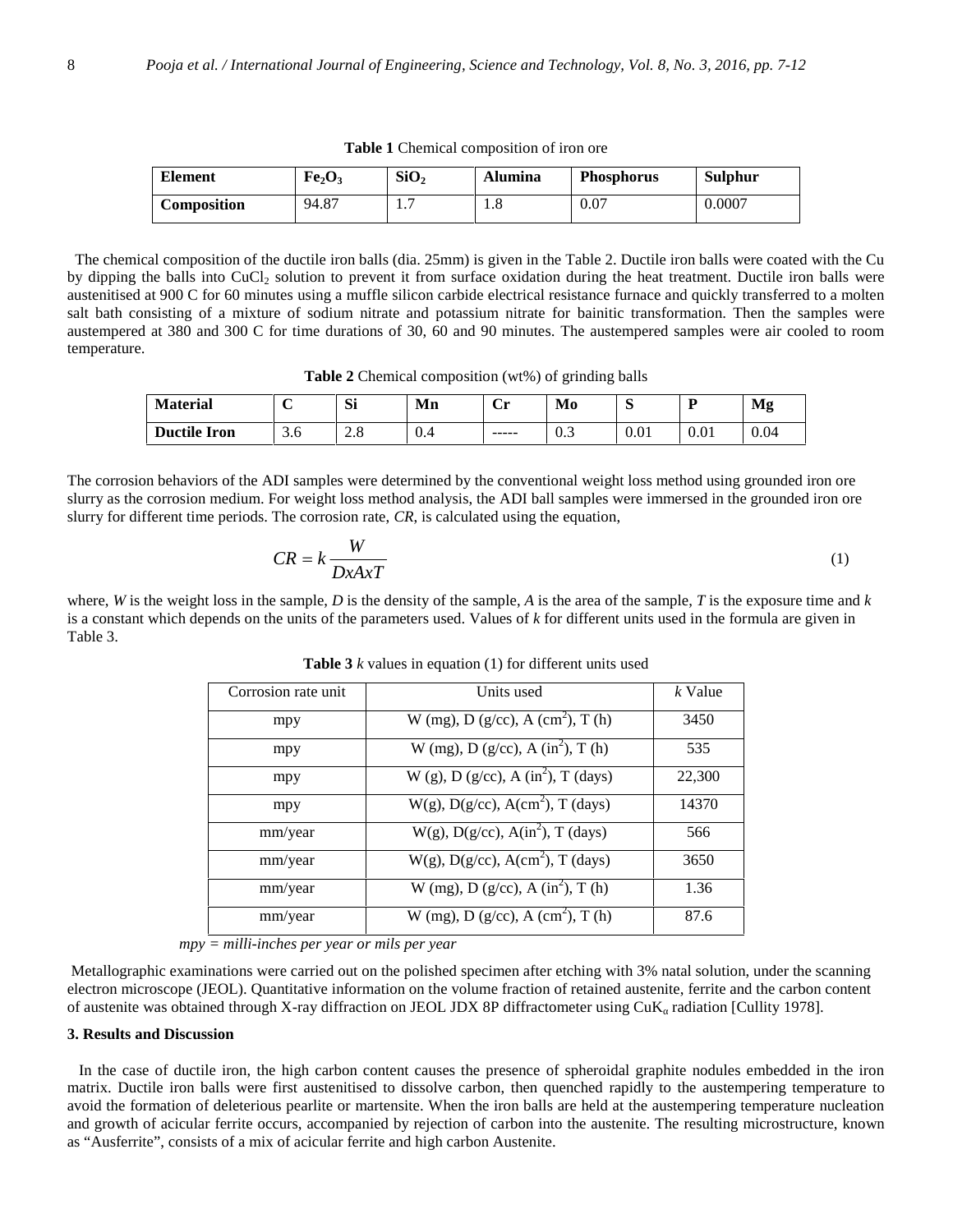It was reported (Rao and Putatunda, 2005; Keough and Hayrynen, 2010; Guesser et al., 2012; Janjić et al., 2016) that high temperatures ADIs (where the temperature of isothermal transformation in the range 350 °C - 420 °C) produce a typically upper ausferritic microstructure, which consists of broad blades of isolated ferrite . The microstructure consists of spheroidal graphite and the matrix of ausferrite needles. Typical microstructure of the high temperature and low temperature ADIs are shown Fig 1a and Figue 1b, respectively. At 380°C upper bainite with a feathery morphology was stable. At this temperature, while the amount of retained austenite decreased with increase in austempering time, ferrite content increased with time. The microstructure of low temperature ADIs (where the temperature of the isothermal transformation in the range  $250\degree\text{C}$  - 330  $\degree\text{C}$ ) showed a change in bainitic structure. At 300°C lower bainite with acicular morphology was observed. At this temperature also the variation of amount of retained austenite and ferrite are similar to that of the high temperature ADIs with the difference that the amount retained austenite and ferrite being less compared with high temperature ADIs.



**Figure 1a.** Microstructure of ADI, austempered at 380 C. (a) 30 mins (b) 60 mins (c) 90 mins.



**Figure 1b.** Microstructure of ADI, austempered at 300 C. (a) 30 mins (b) 60 mins (c) 90 mins.

The relative amounts of austenite, ferrite and the carbon content of austenite are shown in Figure 2a and Figure 2b for different austempering treatment. The carbon content in the retained austenite decreases with austempering time. High temperature and low temperature ADIs showed a decrease in carbon content with ageing time. At 90 minutes ageing the carbon content in the retained austenite show a larger decrease compared to that of high temperature ADI.



**Figure 2** Volume percentage of (a) retained austenite and ferrite (b) carbon content in retained austenite by XRD analysis

Figure 3a shows the cumulative loss in weight (a measure of the degree of corrosion) occurred in different ADI sample for different time periods in the iron ore slurry. High temperature ADIs showed lower weight loss. It was also noted that the pH of the ground iron ore slurry increased with time in a more or less linear fashion as shown in Figure 3b.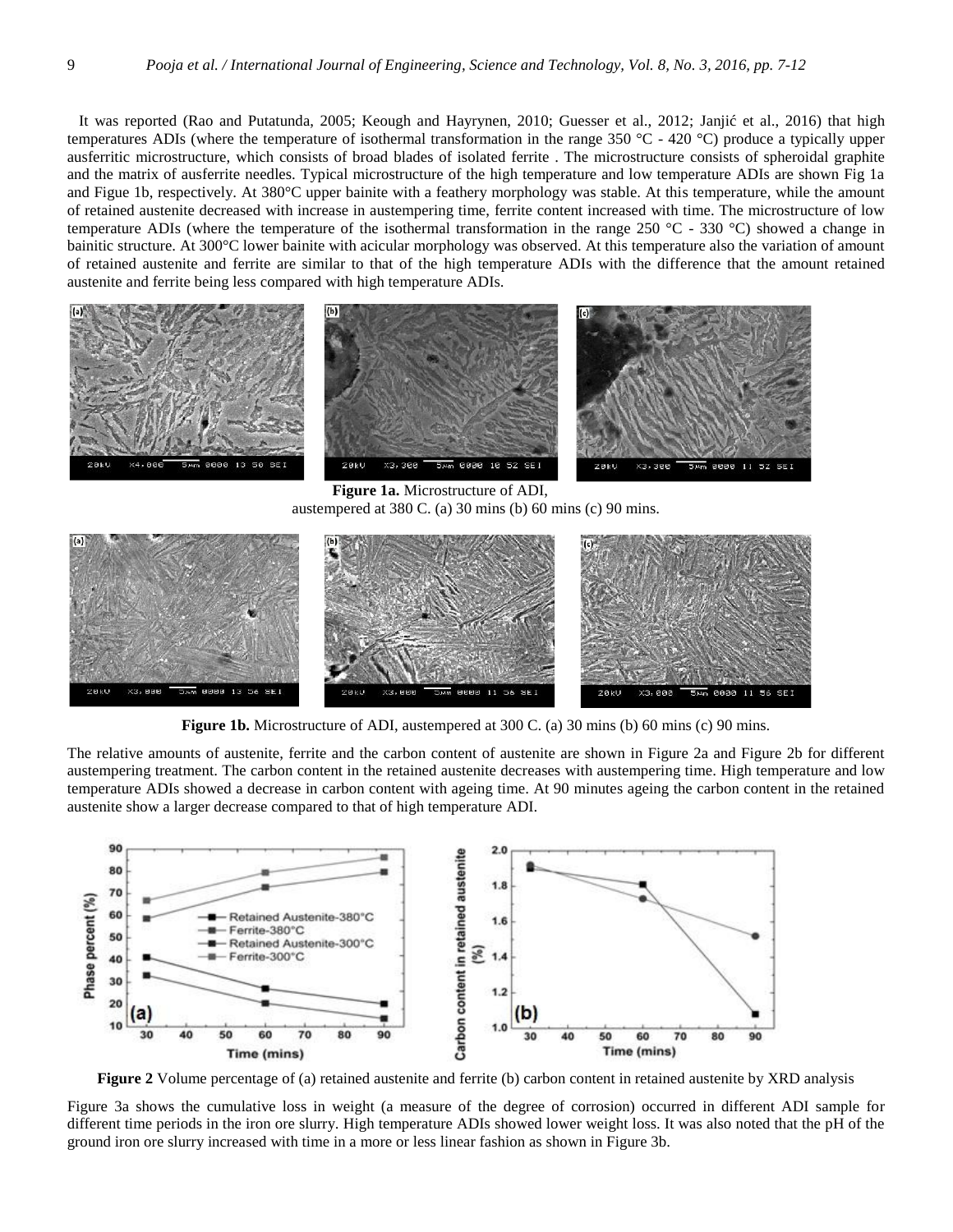![](_page_3_Figure_1.jpeg)

**Figure 3(a)** Cumulative weight losses versus exposure time for different samples, (b) Variation in pH of the iron ore slurry with time

The corrosion rates calculated from the weight loss at different pH levels of the iron ore slurry is presented in the Table 4. It was inferred from the results that the corrosion rates of the balls were strongly influenced by the pH of the iron ore slurry. The corrosion rate as a function of pH of the iron ore slurry for high temperature ADIs and low temperature ADIs are shown in Figure 4.

Corrosive wear during ore grinding occurs when a sliding takes place in a corrosive environment. There is a possibility that additional constituents could be introduced into the slurry from the grinding media balls and the chemical nature of the slurry keeps changing continuously in the mill and the slurry becomes corrosively active (Hebbar, 2011). In the absence of sliding (idle periods), the products of the corrosion will form a film on the surface, which will slow down or even arrest the corrosion. It is seen from Figure 4 that high temperature ADIs offered better corrosion resistance compared to low temperature ADIs.

**Table 4** Corrosion rates from the weight loss data

| Exposure | pH of  | Austempered at 380 C |                  |                  | Austempered at 300 C |                  |                  |
|----------|--------|----------------------|------------------|------------------|----------------------|------------------|------------------|
| days     | slurry | $30 \text{ min}$     | $60 \text{ min}$ | $90 \text{ min}$ | $30 \text{ min}$     | $60 \text{ min}$ | $90 \text{ min}$ |
|          | 6.55   | 5.41                 | 9.98             | 4.15             | 15.9                 | 7.25             | 5.45             |
| 14       | 6.67   | 5.41                 | 4.99             | 6.23             | 11.93                | 9.06             | 10.91            |
| 21       | 7.3    | 5.3                  | 3.33             | 4.15             | 7.95                 | 9.66             | 10               |
| 28       | 7.6    | 5.2                  | 4.99             | 4.15             | 8.94                 | 10.87            | 10.23            |
| 35       | 8.2    | 5.3                  | 1.99             | 3.32             | 7.95                 | 10.15            | 9.82             |

![](_page_3_Figure_7.jpeg)

**Figure 4** Variations in corrosion rate of (a) high temperature ADIs and (b) low temperature ADIs as a function of pH of the iron ore slurry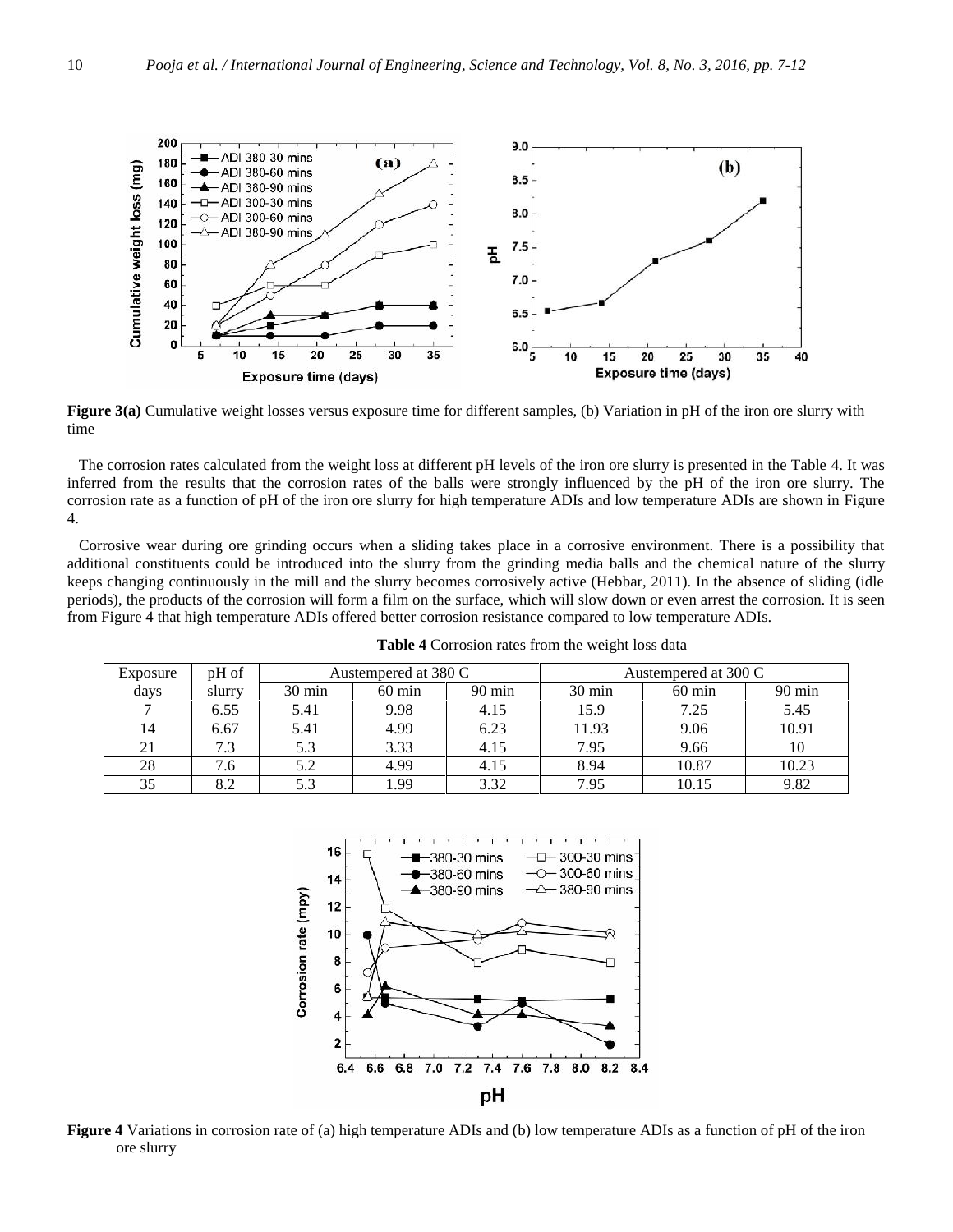Except for large variation of corrosion rate initially at low pH value, corrosion rate is more or less independent of the pH of the slurry and the microstructure developed at the two austempering temperatures. In general single phases such as ferrite, austenite and martensite perform better in corrosive environment than the two phase mixture such as pearlite, bainite and tempered martensite. The two phases in ADI (ferrite and retained austenite) could act as electrochemical cell and aid corrosion (Ailor, 1971). Since low temperatures ADIs have a fine structure, the two phases are so closely spaced that there are a number of such cells in a small area. Thus, the surface area available for corrosion is large in low temperature ADIs than the high temperature ADIs.

The corrosion of iron or carbon steels has a very complex dependence on the pH of the medium and it has been reported (Moiseeva and Rasheveskaya, 2002) that the corrosion rate increases with increase in pH. The corrosion resistance of high temperature ADIs could be due to the formation of passive layer. The high silicon content in ADI materials is responsible for the development of a passive layer (casing) after certain time period of exposure to corrosive medium and which brought down the corrosion rate of the samples (Davies, 2001). It is also reported that higher austempering temperature improves corrosion resistance by making it nobler and decreasing corrosion rate (Hemanth, 2000).

## **4. Conclusions**

The corrosion tests were carried out for the ADI samples with the iron ore slurry as the corrosion medium. The following conclusions were drawn from the present study.

- 1. Isothermal transformation of austenite at high austempering temperature lead to upper bainite and retained austenite while low austempering temperature consisted of lower bainite and retained austenite.
- 2. The content of retained austenite decreased with increase in austempering temperature and time while the ferrite content increased with increasing austempering temperature and time
- 3. The corrosion behaviors of ADI were strongly dependant on the pH of the slurry which keeps changing continuously as the mill is running.
- 4. The ADI austempered at higher austempering temperature showed better corrosion resistance than the ones austempered at lower temperature.
- 5. The complex nature of corrosion of ADI is influenced by contents of retained austenite, ferrite and the carbon content in a collective way.

## **Acknowledgements**

The author (PM) gratefully acknowledges the faculties and lab technicians of the Department of Metallurgy & Material Science, NIT-K for their support and assistance for completing this work as part of the M. Tech. thesis. Authors would also like to extend their gratitude towards Rev. Dr. Jose Kannampuzha, Principal, Amal Jyothi College of Engineering for his support and encouragement in publishing these results.

## **References**

- Afolabi A.S. 2011, Effect of austempering temperature and time on corrosion behaviour of ductile iron in chloride and acidic media, *Anti Corrosion Methods and Materials*, Vol.58, pp. 190-195
- Ailor W.H. 1971, Handbook on corrosion testing and evaluation, John Wiley and Sons, Inc. London, pp 171-177
- Arunima Banerjee,. Mitra P. K, Devi Prasad Chattopadhyay and Ashis Chowdhury, Effect of section thickness, 0.5% Cu addition and different austempering temperatures on the microstructure and corrosion properties of ADI, (2013), *Transactions of 61st Indian Foundry Congress*, pp 1-3
- Cheng-Hsun H., Ming-Lichen 2010, Corrosion behavior of nickel alloyed and austempered ductile irons in 3.5% sodium chloride, *Corrosion Science*, Vol. 52, pp. 2945-2949
- Cullity B.D. 1978, Elements of X-ray Diffraction, Addison-Wesley Publishing Company, MA, pp. 411–415
- Davis J. R. 2001, Alloying: Understanding the Basics, ASM International, Ohio, pp.86-90.
- Eric O., Brdaric T., Stojsavljevic N., Tonic M., Grahovac N., Duricic R., 2010, Determitation of processing Window for ADI materials alloyed with copper, *Association of Metallurgical Engineers of Serbia*, Vol. 16, pp. 91-102
- Guesser W. L, Koda F, Martinez J. A. B. Da Silva C. H. 2012, Austempered Ductile Iron for Gears, SAE International, Sao Paulo, Vol 36, 305
- Hebbar R. 2011, Investigation on grinding wear behaviour of austempered ductile iron as media material during comminution of iron ore in ball mills, *Transactions of the Indian Institute of Metals*, Vol. 64, pp.265-269.
- Hemanth J. 2000, The solidification and corrosion behaviour of austempered chilled ductile iron, *Journal of Materials Processing Technology*, Vol 101, p159.

Jain S.K. 2001, Mineral Processing 2nd edition, CBS Publisher and distributor, New Delhi, pp. 102-105.